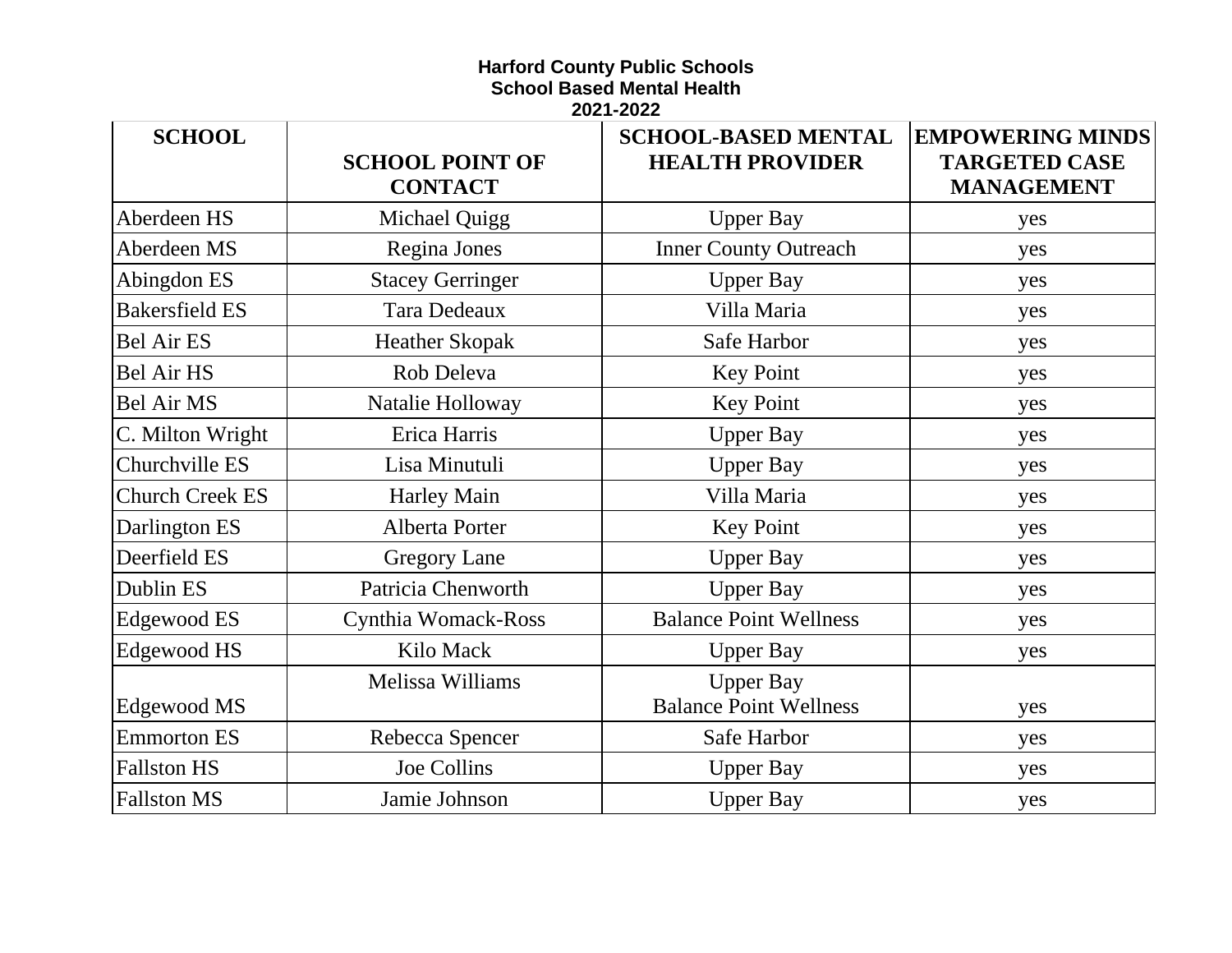## **Harford County Public Schools School Based Mental Health 2021-2022**

| <b>Forest Hill ES</b>    | Cheryl Shaw               | Safe Harbor              | yes |
|--------------------------|---------------------------|--------------------------|-----|
| <b>Forest Lakes ES</b>   | Victoria Guido            | Safe Harbor              | yes |
|                          | <b>Tammy Bosley</b>       |                          |     |
| <b>Fountain Green ES</b> |                           | <b>Upper Bay</b>         | yes |
| George D. Lisby          | <b>Christine Langrehr</b> | Key Point/ Upper Bay No  |     |
| ES                       |                           | contract                 | yes |
| Hall's Crossroads        | Christina Douglas         |                          |     |
| ES                       |                           | <b>Key Point</b>         | yes |
| Harford Tech HS          | Jim Reynolds              | <b>Key Point</b>         | yes |
| Havre de Grace           | Jennifer Gasdia           |                          |     |
| ES                       |                           | <b>Upper Bay</b>         | yes |
| Havre de Grace           | <b>Rich Jester</b>        |                          |     |
| <b>HS</b>                |                           | <b>Upper Bay</b>         | yes |
| Havre de Grace           | <b>Rich Jester</b>        |                          |     |
| <b>MS</b>                |                           | <b>Upper Bay</b>         | yes |
| <b>Hickory ES</b>        | <b>Bradley Stinar</b>     | Safe Harbor              | yes |
| Homestead/               | <b>Christopher Cook</b>   | <b>Upper Bay</b>         |     |
| Wakefield                |                           |                          | yes |
|                          | Kathleen Garafola         | <b>Upper Bay</b>         |     |
|                          |                           | <b>Facility Use Form</b> |     |
| Jarrettsville ES         |                           | (no contract)            | yes |
| John Archer              | <b>Randy Geyer</b>        | X                        |     |
| Joppatowne ES            | <b>Earl Gaskins</b>       | <b>Upper Bay</b>         | yes |
| Joppatowne HS            | Pamela Zeigler            | Villa Maria              | yes |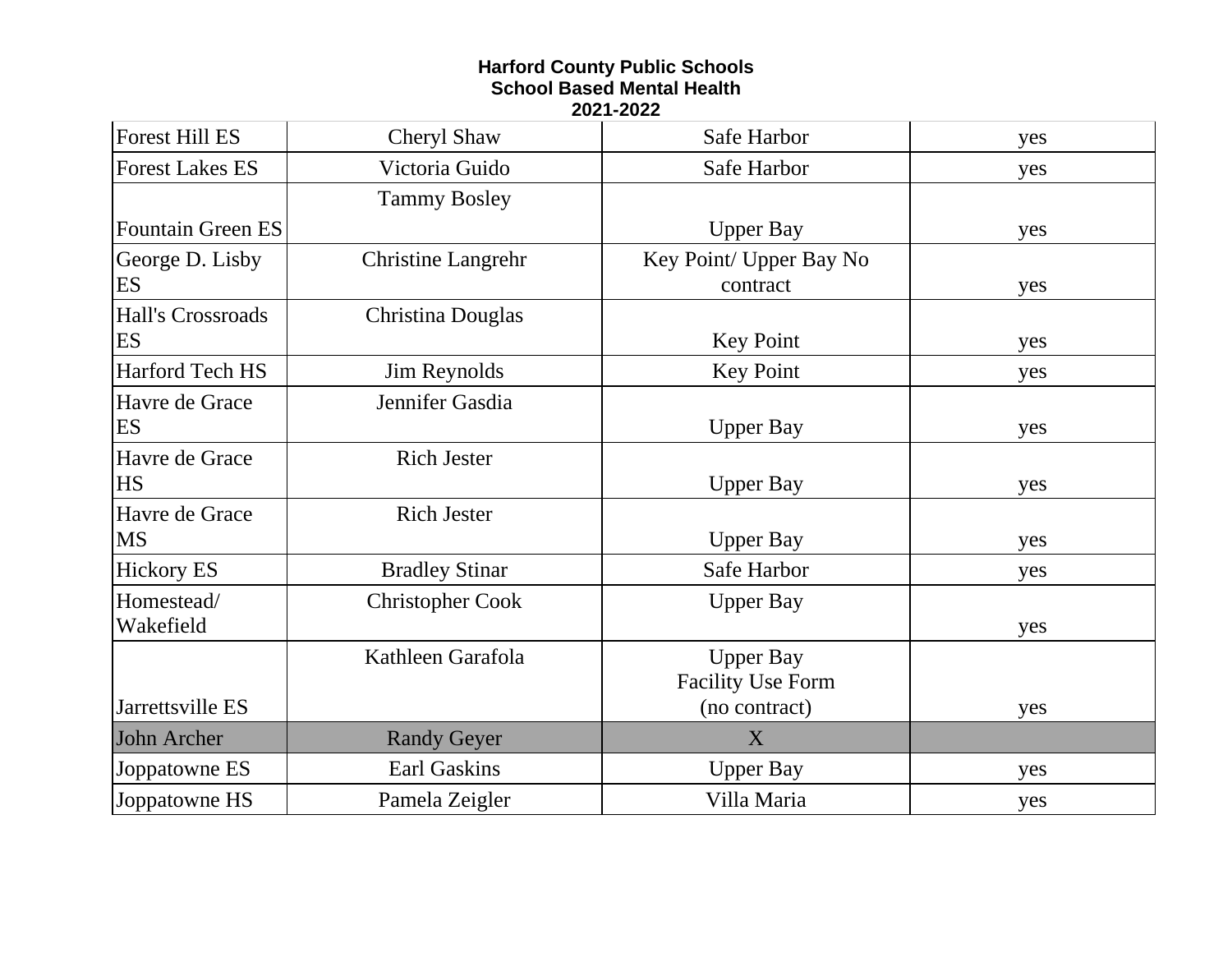## **Harford County Public Schools School Based Mental Health 2021-2022**

| Magnolia ES              | <b>Audrey Vohs</b>   | Villa Maria              | yes |
|--------------------------|----------------------|--------------------------|-----|
| Magnolia MS              | Laurie Namey         | Villa Maria              | yes |
| Meadowvale ES            | Mark Warfield        | <b>Upper Bay</b>         | yes |
| Norrisville ES           | Jennifer Drumgoole   | <b>Upper Bay</b>         | yes |
| North Bend ES            | Amanda Rutherford    | <b>Upper Bay</b>         | yes |
| North Harford ES         | <b>Chris Yancone</b> | <b>Upper Bay</b>         | yes |
| North Harford HS         | Brian Pawlicki       | <b>Upper Bay</b>         | yes |
| North Harford MS         | Karl Wickman         | <b>Upper Bay</b>         | yes |
| <b>Patterson Mill HS</b> | Sean Abel            | <b>Upper Bay</b>         | yes |
| Patterson Mill MS        | Sean Abel            | <b>Upper Bay</b>         | yes |
| Prospect Mill ES         | Karen Jankowiak      | <b>Upper Bay</b>         | yes |
| Red Pump ES              | <b>Blaine Hawley</b> | <b>Upper Bay</b>         | yes |
| <b>Ring Factory ES</b>   | Meridith Dunlap      | <b>Upper Bay</b>         | yes |
| Riverside ES             | Marc Hamilton        | Villa Maria              | yes |
| Roye Williams ES         | <b>Rose Martino</b>  | <b>Key Point</b>         | yes |
| Southampton MS           | <b>Charles Hagan</b> | <b>Upper Bay</b>         | yes |
| <b>Swan Creek</b>        | Mark Truszkowski     |                          |     |
| School                   |                      | <b>Health Department</b> | yes |
| <b>William Paca/OPR</b>  | Ron Wooden           | Villa Maria              |     |
| ES                       |                      | <b>Empowering Minds</b>  | yes |
| William S. James         | Rebecca Reese        |                          |     |
| ES                       |                      | <b>Upper Bay</b>         | yes |